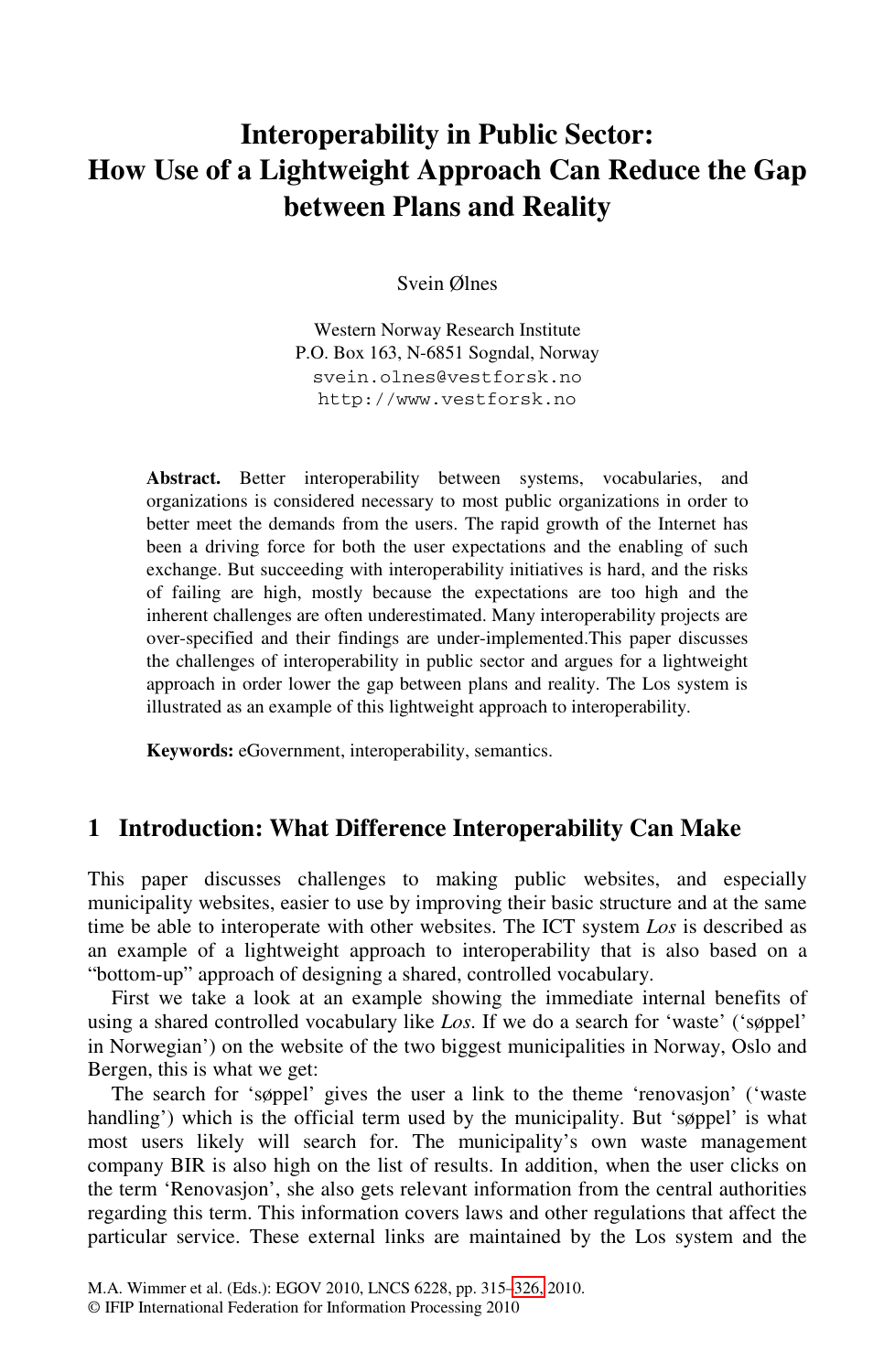|                                                                                                                                                                                                                                           | LOGG INN   ENGLISH   LEDIGE STILLINGER<br><b>SØK</b>                                                                                                                          |             |                       |                        |               |                  |  |
|-------------------------------------------------------------------------------------------------------------------------------------------------------------------------------------------------------------------------------------------|-------------------------------------------------------------------------------------------------------------------------------------------------------------------------------|-------------|-----------------------|------------------------|---------------|------------------|--|
| <b>BERGEN KOMMUNE</b>                                                                                                                                                                                                                     | <b>Aktuelt</b>                                                                                                                                                                | Om kommunen | <b>Finn tjenester</b> | <b>Finn avdelinger</b> | Selvbetjening | Politikk og valg |  |
| Treff fordelt på typer<br>o Tienester (1)<br>o Avdelinger og ansatte<br>(1)<br>o Artikler (8)<br>Treff fordelt på kategorier<br>o Barn og familie (1)<br>o Individ og samfunn (2)<br>o Kultur og fritid (1)<br>$\circ$ Natur og miljø (2) | Søk på tema!<br>søppel<br><b>SØK</b><br>Eksempel: Skoleruten Åpningstider & Søketips<br>10 treff på søk etter søppel<br>MANGE TREFF? Avgrens søkeresultatet ditt til venstre! |             |                       |                        |               |                  |  |
|                                                                                                                                                                                                                                           | Søppeltømming, se Renovasjon - Tema<br>BIR AS - Kommunale og interkommunale selskap<br>Sommerkampanje - Artikkel i [Kampanjer]                                                |             |                       |                        |               |                  |  |

**Fig. 1.** Search for 'søppel' ('waste') on the municipality of Bergen's website (thematic search) as of March 2010

individual Los users (mostly municipalities) do not have to worry about it since the information on the municipality's website will be automatically updated.

The same search on the municipality of Oslo's website, gives this result:

|                                                                                                                                                                                                                                                                                                                                                                                                            | Oslo kommune                                                                                                                                  |  | Ledige stillinger   Turist i Oslo   Kart   Kontakt   English<br>Søk |  |  |
|------------------------------------------------------------------------------------------------------------------------------------------------------------------------------------------------------------------------------------------------------------------------------------------------------------------------------------------------------------------------------------------------------------|-----------------------------------------------------------------------------------------------------------------------------------------------|--|---------------------------------------------------------------------|--|--|
|                                                                                                                                                                                                                                                                                                                                                                                                            |                                                                                                                                               |  |                                                                     |  |  |
| Du er her: Oslo kommune > Søk                                                                                                                                                                                                                                                                                                                                                                              |                                                                                                                                               |  |                                                                     |  |  |
| søppel                                                                                                                                                                                                                                                                                                                                                                                                     | <b>Søk</b><br>Søk: @ hele Oslo kommune @ kun Hovedside                                                                                        |  |                                                                     |  |  |
| <b>Artikler og nyheter</b><br>675 treff for søppel, viser 1-10<br>Sortert etter relevans Sorter etter dato                                                                                                                                                                                                                                                                                                 |                                                                                                                                               |  | Ledige stillinger<br>Ingen treff                                    |  |  |
| Søk etter ledige stillinger i<br>Rydding av søppel etter nyttårsfeiringen<br>Stillingsdatabasen »<br>Inngangen til det nye året blir tradisjonen tro markert med fest, stjerneskudd og oppskyting<br>av raketter. Etterpå ligger det ofte mer eller mindre vakre bevis på festlighetene rundt om i<br>Oslos gater og parker. Den 1. januar ryddes Frognerparken for søppel.<br>28.12.2006 - Friluftsetaten |                                                                                                                                               |  |                                                                     |  |  |
| Søppel i vassdrag<br>26.07.2005 - Vann- og avløpsetaten                                                                                                                                                                                                                                                                                                                                                    | VAV arbeider kontinuerlig for å bedre vannkvaliteten i vassdragene, og fjerning av søppel<br>fra elver og bekker er en del av dette arbeidet. |  |                                                                     |  |  |

**Fig. 2.** Search for 'waste' ('søppel') on the municipality of Oslo's website, March 2010

The result of the search on Oslo's website gives the user a seemingly random article which happens to mention 'søppel' but is far from leading the user to the core service of waste handling. It is also quite old, as the rest of the returned articles on the first result page. The user is left confused and there is really no clue where to get more information, whether Oslo municipality's own information or relevant information from governmental bodies.

The improvements in internal information retrieval is important, but even more important is the provision of links to relevant external sources. Bergen will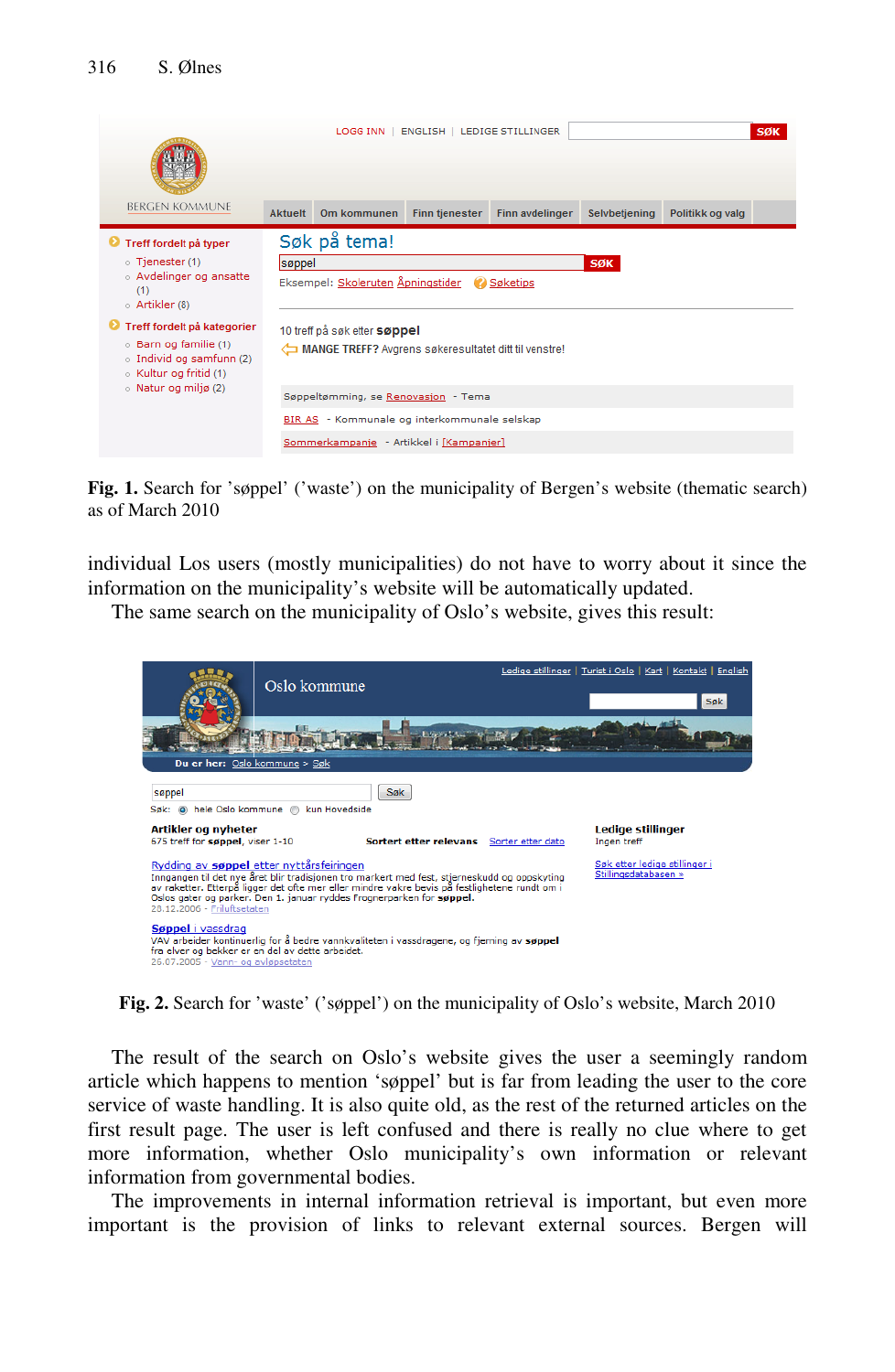automatically get links to relevant governmental resources regarding the specific term (in this case handling of waste) from the Los system.

## **2 Interoperability**

j

The examples shown in the introduction point first of all to the need for a well formed internal information architecture. A good information architecture is necessary in order to help users find what they look for. But it is not sufficient in order to make the individual website interoperable with other websites. In order to achieve interoperability there has to be agreed upon standards and terms or concepts.

Interoperability means the enabling ability of information and communication technology (ICT) systems and of the business processes they support to exchange data, and to enable them with the sharing of information and knowledge [1]. The Swedish public agency, Verva adds to this definition that this must be enabled without the need for any special efforts [2].

The European Commission, through their programme  $IDABC<sup>1</sup>$ , further split interoperability into three layers in the first version of the European Interoperability Framework, EIF [1]: organizational interoperability, semantic interoperability, and technical interoperability

In the EIF 2.0 draft IDABC [3] puts forward this definition of interoperability:

*"Interoperability is the ability of disparate and diverse organisations to interact towards mutually beneficial and agreed common goals, involving the sharing of information and knowledge between the organizations via the business processes they support, by means of the exchange of data between their respective information and communication technology (ICT) systems."* 

Scholl [4] says that interoperability in essence leads to extensive information sharing among and between governmental entities. However, the obstacles, which prevent a rapid progress in that direction, are not merely technical. In fact, the technology side may prove the least difficult to address, while the organizational, legal, political, and social aspects may prove much more of a challenge.

The extraordinary growth and success of the Internet, and especially the web, has been a key driver in the need for interoperability. With Internet, communication has become a central part of almost every ICT system. And, because Internet represents an open platform, a heterogeneous digital environment has become the norm and not an exception.

In a more closed environment it was easier to look at information exchange as a bilateral challenge that could be solved between pairs of systems, one at the time. XML, the standard syntax for information exchange on the Net, was at first seen as the solution to the interoperability challenges before it was recognised as only the technical part of the interoperability stack. The agreement on using XML as the container of information did not solve the fundamental problems of interoperability. To say that different systems can communicate because they use XML is similar to saying that since you use the Latin alphabet you will be able to communicate. The

<sup>&</sup>lt;sup>1</sup> IDABC is a Community programme managed by the European Commission's Directorate-General for Informatics. IDABC stands for Interoperable Delivery of European eGovernment Services to public Administrations, Business and Citizens.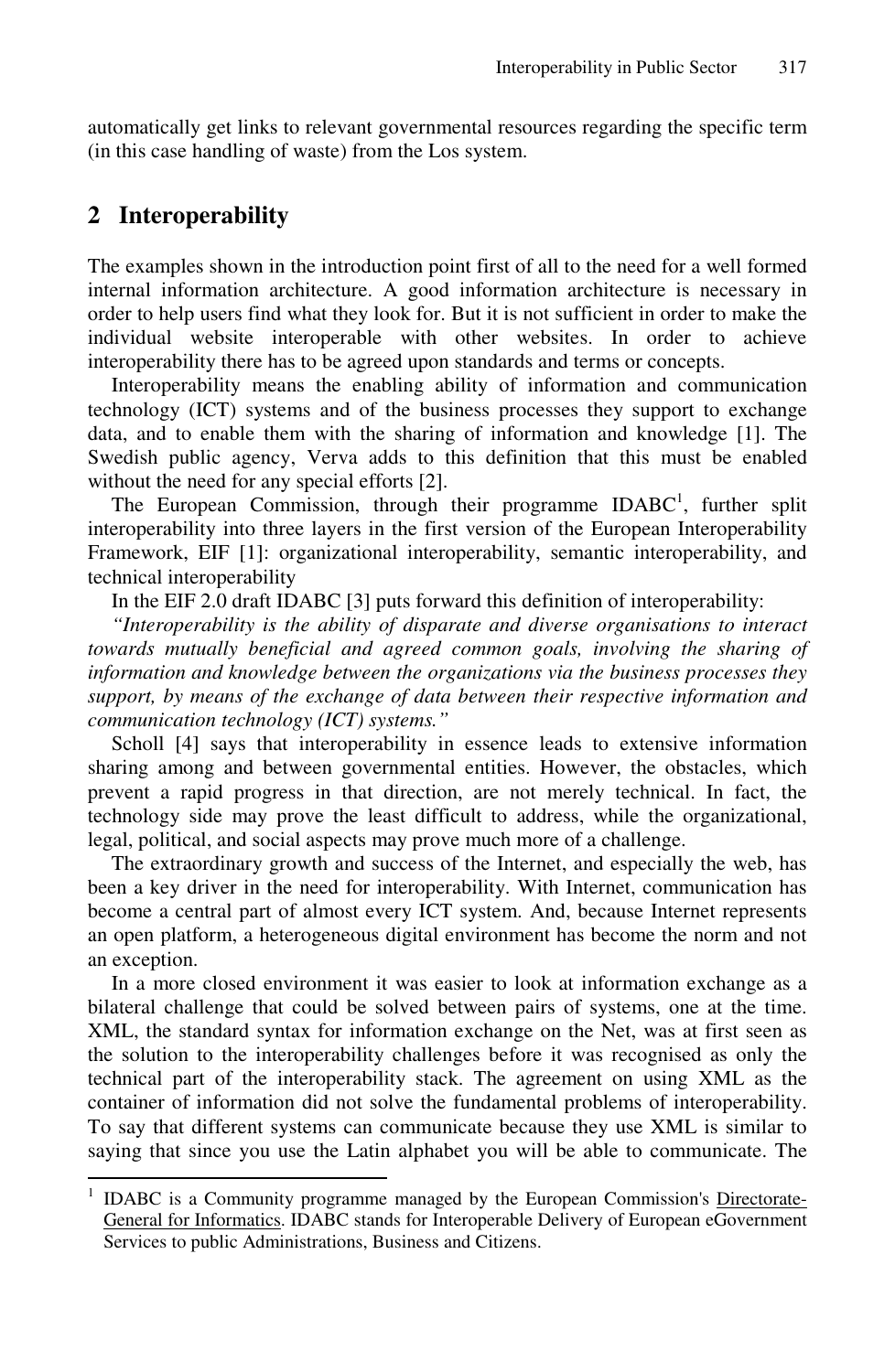j

*meaning* of the communication is vastly underestimated. As Harris et al. [5] states "... these technologies will not be effective unless the meaning of the tabs, data items, and models of data are properly described, coordinated, communicated, and reused between designers, developers, and users of the information systems".

Slowly, the challenges of interoperability are beginning to be fully understood, and there is a general acceptance in most governments, for the need of common frameworks to resolve this complex issue. Most European countries have implemented Governmental Interoperability Frameworks and they rely heavily on the recommendations in EIF coupled with the Service Oriented Architecture (SOA) described by  $OASIS<sup>2</sup>$  [6] among others.

In Norway, the Ministry of Government Administration and Reform has proposed an interoperability architecture for public sector in which the SOA principles are at the core [7]. The follow-up of the proposal has yet to be outlined, but a central part of the proposal is the idea of shared components. Public sector agencies should strive to build applications using shared components in order to facilitate openness and reuse. The use of open standards and open source software are also key parts of the architecture.

# **3 Challenges to Achieving Interoperability**

Going back to the definition of interoperability from the European Commission and Verva, it means the ability of ICT systems (and the business processes they support) to exchange data and to enable the sharing of information and knowledge without any specific prearrangement. The "specific prearrangement" means that if a specific interoperability process functions between organisations A and B, it should also function between organisations A and C without any further amendments.

That does not mean that there is no prearrangement necessary. There is prearrangement necessary to facilitate interoperability between systems and processes. Primarily, the interoperability process involves the use of standards. Standards are agreements on terms, concepts and techniques (syntax), and are prerequisites for multilateral information exchange. These types of standards are what David and Greenstein [8] call compatibility standards and are separated from two other kinds of standards; the reference and the minimum quality standards. For the discussion of interoperability, only the compatibility standards are relevant.

The techniques or syntax part of standard agreements is the technical layer of the interoperability model. XML can serve as a good example of technical interoperability standards. The XML specification says how to format the code in your mark-up language and has a strict syntax definition contrary to HTML. But the name of the tags is at the discretion of the developer to define. That means that XML is a very good bearer of information where the names of tags have been agreed upon.

But, even if you have agreed that a specific XML should contain the tag <name>, there will probably be questions of how to interpret it. Is it both the first and the last

<sup>2</sup> Organization for the Advancement of Structured Information Standards is a not-for-profit consortium that drives the development, convergence and adoption of open standards for the global information society.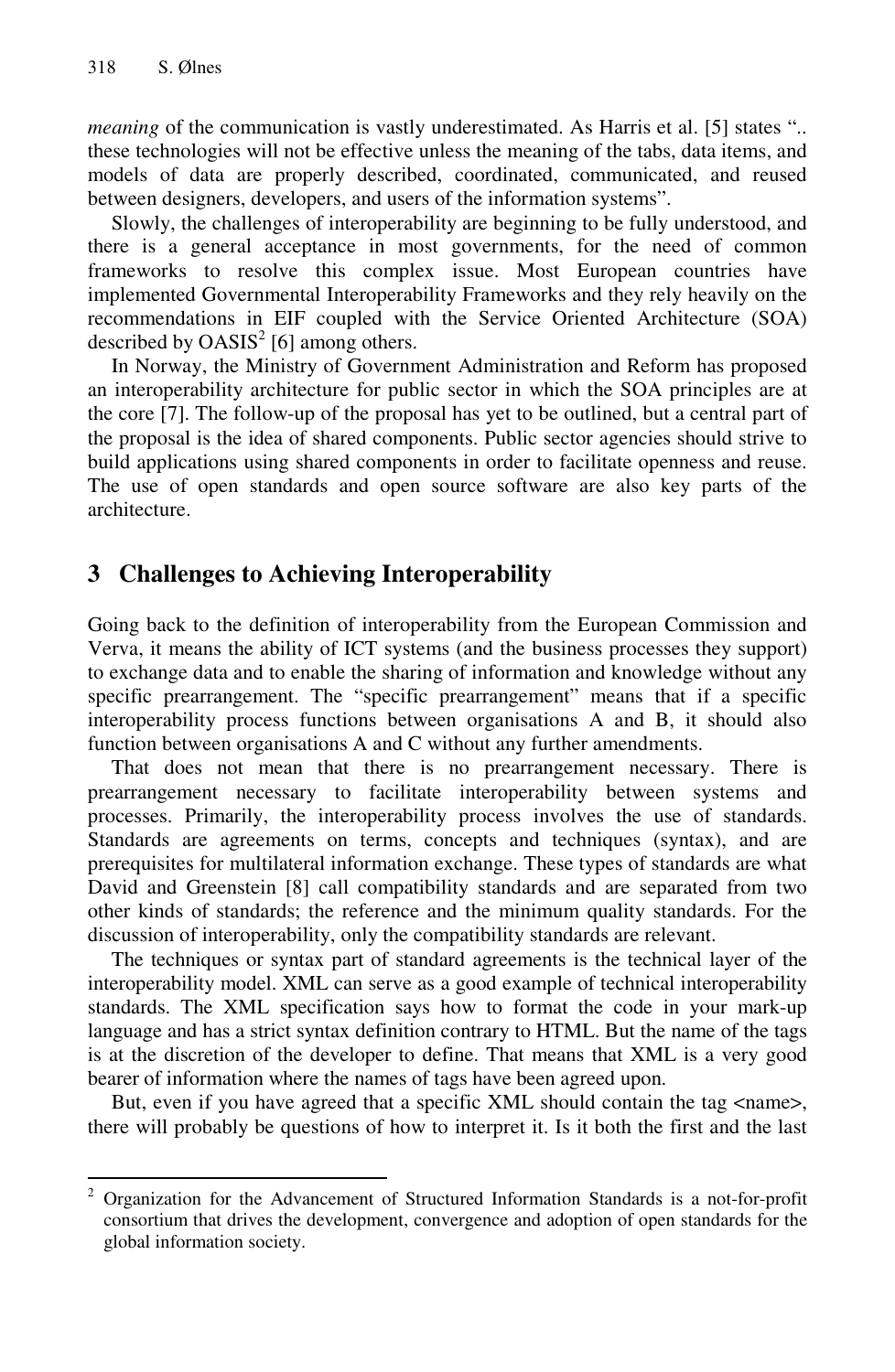name or just either one of them? Should, it be written with the last name first? And it gets worse! Consider the tag <address>. Is it visiting address? Is it postal address? What information should it contain?

Clearly, agreeing on terms and thus moving up to the semantic layer, is not enough either to avoid ambiguity. To avoid, or at least reduce, ambiguity there is a need to define the terms and concepts and there is also often a need to describe the relation between concepts. In other words there is a need for an ontology. Ontology is a wide term and in the ICT domain it is often common to distinguish between ontologies with a small or big 'o' [9].

Ontologies come in many flavours, from the simple controlled vocabulary to complex OWL models. The most familiar ontologies are taxonomies, hierarchical structures which essentially only have the relations 'broader' and 'narrower'. Thesauri go a bit further and expand the list of relations beyond mere hierarchical ones. Relations like 'Use', 'Used for', and 'Related Term' are added. But still there is only a finite list of relations.

If we want to create relations freely, the only possibility is to use semantic technology. Using semantic technology, you are no longer restricted to a set of given relations but can create them as you wish. The structure is no longer hierarchical as in a taxonomy and (partly) a thesauri, but a graph structure.

There are currently two standards for semantic technology; the RDF/OWL (Resource Description Framework/Web Ontology Language) suite from W3C [10] [11], also called semantic web, and the ISO 13250 Topic Maps standard [12].

Worldwide the semantic web standard from W3C draws the main attention, but in Norway the situation is special because of a very strong hold for Topic Maps. The latter is due to the relatively large Topic Maps community. Key developers of the Topic Maps standard are also Norwegian and they hold important positions as senior developers and architectures in major ICT consultancies. As a result, there exist several ready semantic solutions for Topic Maps, especially software supporting portal implementations, in contrast to the semantic web where lack of customer ready software currently is the Achilles heel.

Having the technology in place, the next challenge is to map information to the ontology of some kind. This task is difficult even if the ontology is as simple as its taxonomy.

Accepting that interoperability is more than agreeing on a common syntax (like XML), the next challenge is not to be overwhelmed of the complexities and almost try to encompass the whole world in the system model. The risk of doing things overly complex is just as serious as underestimating the challenges of interoperability. Many systems fall victim to the danger of being over-specified and under-implemented. The clue is, to strike the right balance between accepting a complex challenge and seeking the simplest possible solution to the specific problem.

The development of the European Interoperability Framework from version 1.0 to the proposed version 2.0 can serve as an illustration of how interoperability issues often tend to get overly complex. In the EIF 1.0, the famous and much cited threelayer model with organizational, semantic, and technical interoperability was introduced. The framework was well received and many national interoperability frameworks (NIF) were developed on the basis of EIF.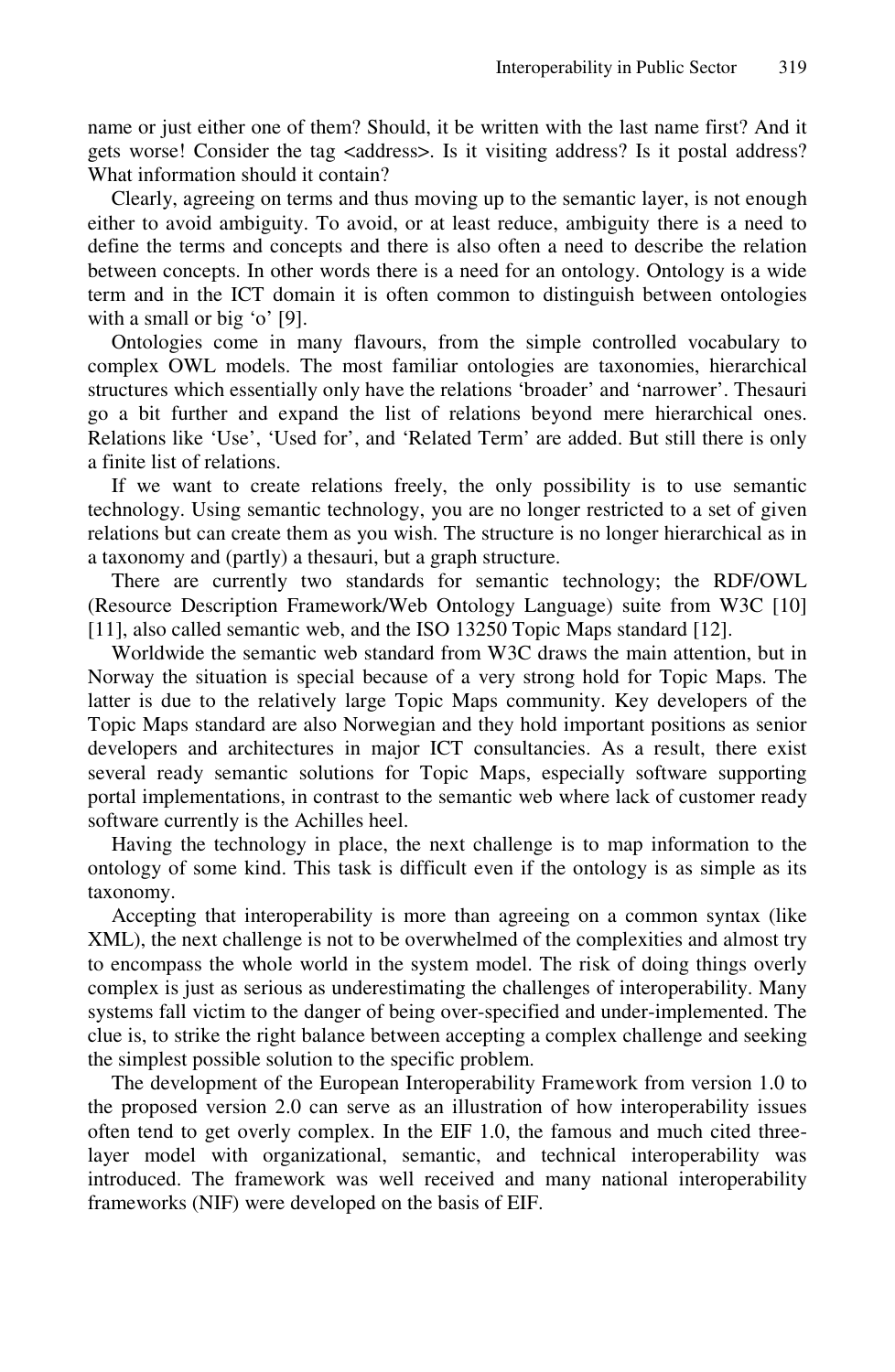In the proposed 2.0 version [3] the original three-layer model has been expanded to five layers. Also, two additional dimensions have been introduced to capture standards and interoperability chains.



**Fig. 3.** The new interoperability model proposed in the EIF 2.0 draft (BO is Back Office and FO is Front Office)

What used to be a simple model has become a complex one and it is necessary to ask whether this really adds to the understanding of the interoperability issue in itself. Interoperability is complex but we should use models to simplify complex things, not make them more complex.

The introduction of new interoperability levels can be fruitful in order to reveal hidden knowledge or structures. The addition of a legal interoperability level was first seen in the Swedish report on a national framework for interoperability by Verva [2]. However, the political context should probably be seen as an implicit part of lawmaking. After all laws are the instruments enabling the transformation of political ideas into action.

As the challenges of interoperability finally seem to be fully understood, the huge gap between plans and reality in this field is also recognized [13]. Codagnone and Wimmer found that although a lot of attention has been paid to interoperability from the EU member states, the gap between intentions as expressed in various ICT plans and the actual achievements were assessed as very high.

Lowering the huge gap between plans and reality calls for the highlighting of good practices showing what is achievable with relatively low complexity. The Norwegian information sharing system Los is one of these examples and is explained in detail below.

# **4 Los – A Lightweight Approach to Interoperability**

Los is the name of a system enabling seamless exchange of information between public organisations. The information exchange is based upon a list of keywords describing public services. At present the system is mostly used by municipalities in their information portals, as shown in the introductory chapter. The name Los means a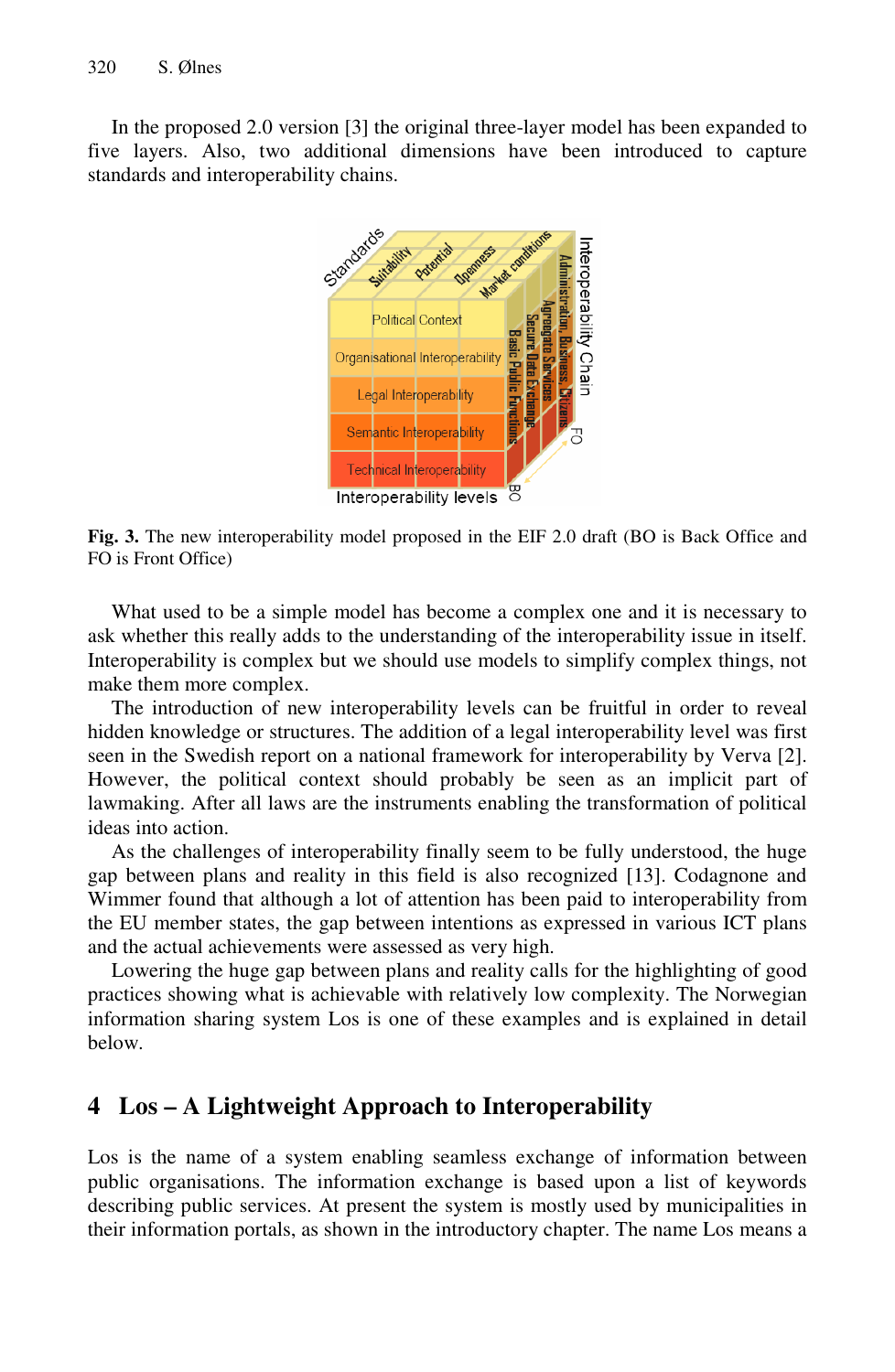pilot at sea (a navigator) in English and refers to easier navigation to public sector information and services.

#### **4.1 The Los Information Architecture**

Los is a controlled vocabulary with terms describing public services. The vocabulary is organized as a thesaurus following the ISO 2788 standard for monolingual thesauri construction [14] and the broader terms suggest a two-level navigation structure, shown in the figure below. To each preferred term a number of *help words* are attached. Help words are synonyms, expired terms, and so on; generally all the terms that are *not preferred*.



**Fig. 4.** The Los information architecture. "Tema" is the two-level thematic structure, "Emneord" are the topic words (terms), and "Nettressurs" are the information resources linked to the topic words.

The Los thesaurus was developed by doing a thorough examination of public websites and how they presented their information about their services [15]. Municipalities were also asked what services was most sought after by the users, and search logs, especially the search log at www.norge.no, were studied to identify the words used by the users when searching for public services.

Los has been available from 2007 and almost 100 municipalities have implemented it in their local portals. The key to this uptake is that the vendors of public sector portals have been interested in the project and implemented support for it in their portal systems. Through the key vendors of municipality portal system Los is therefore available to 80-90 % of the municipalities in Norway, although only a third of these have actually started using it.

#### **4.2 Classification and Categorization**

Los is a system for categorizing information about public sector services. The categorization process involves annotating information resources with Los topic words. The right words can be found either by browsing the Los structure or by browsing or searching the combined topic words and help words.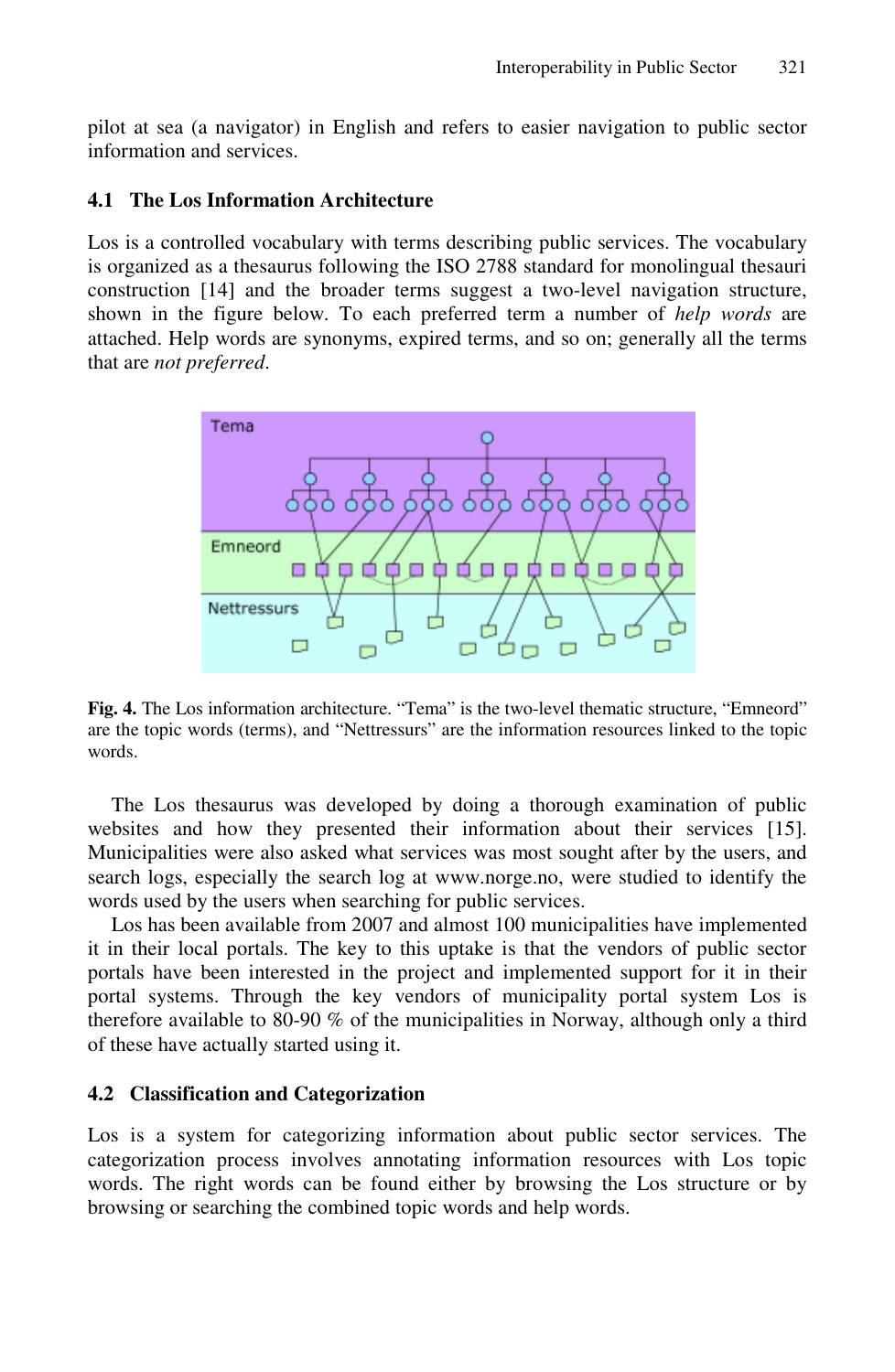The users will meet Los either through navigating the structure itself or by searching and hitting a keyword or help word, as shown in the introduction chapter.

The concepts classification and categorization are often used interchangeably. Since both concepts deal with organizing information they are often mistaken for being synonymous. But as Elin K. Jacob [16] points out there is a difference between the two concepts, and to quote Jacob it is "a difference that makes a difference".

According to Jacob traditional classification is characterized by rigor in that it mandates that an entity either is or is not a member of a particular class. The fact that the classes are mutually exclusive and non-overlapping makes the system itself stable. This contrasts to the system of categorization where nonbinding associations between entities are drawn. Unlike classification these associations are not based on a set of predetermined principles, but on the simple recognition of similarities that exist across a set of entities. This makes categorization a flexible but also unstable system.

The figure below shows some of the principle differences between classes/classification and categories/categorization from the municipality sector. The predefined classes in our example are 'Person', 'Service', and 'Institution' are all relevant building blocks in an ontology describing a municipality. But of course it is only a small part of this ontology. The hierarchical structure often associated with classes and classification is not shown here, but it is easy to imagine both 'Institution' and 'Service' as top nodes in a taxonomy (e.g. the class 'Service' could have a subclass of 'Educational services' and so on).



**Fig. 5.** Classification and categorization

The categorization part on the other deals with keywords that can be attached to content regardless of the class it belongs to. One keyword can easily be attached to different content and thus different classes. . But this "meeting" of classification and categorization is not troublefree. It is in some senses different worlds meeting, and often colliding. However, they can play together if we regard the differences and turn them into strengths.

The classification and categorization concept division can also be found in today's main approaches to semantic technology. The semantic web, represented by the W3C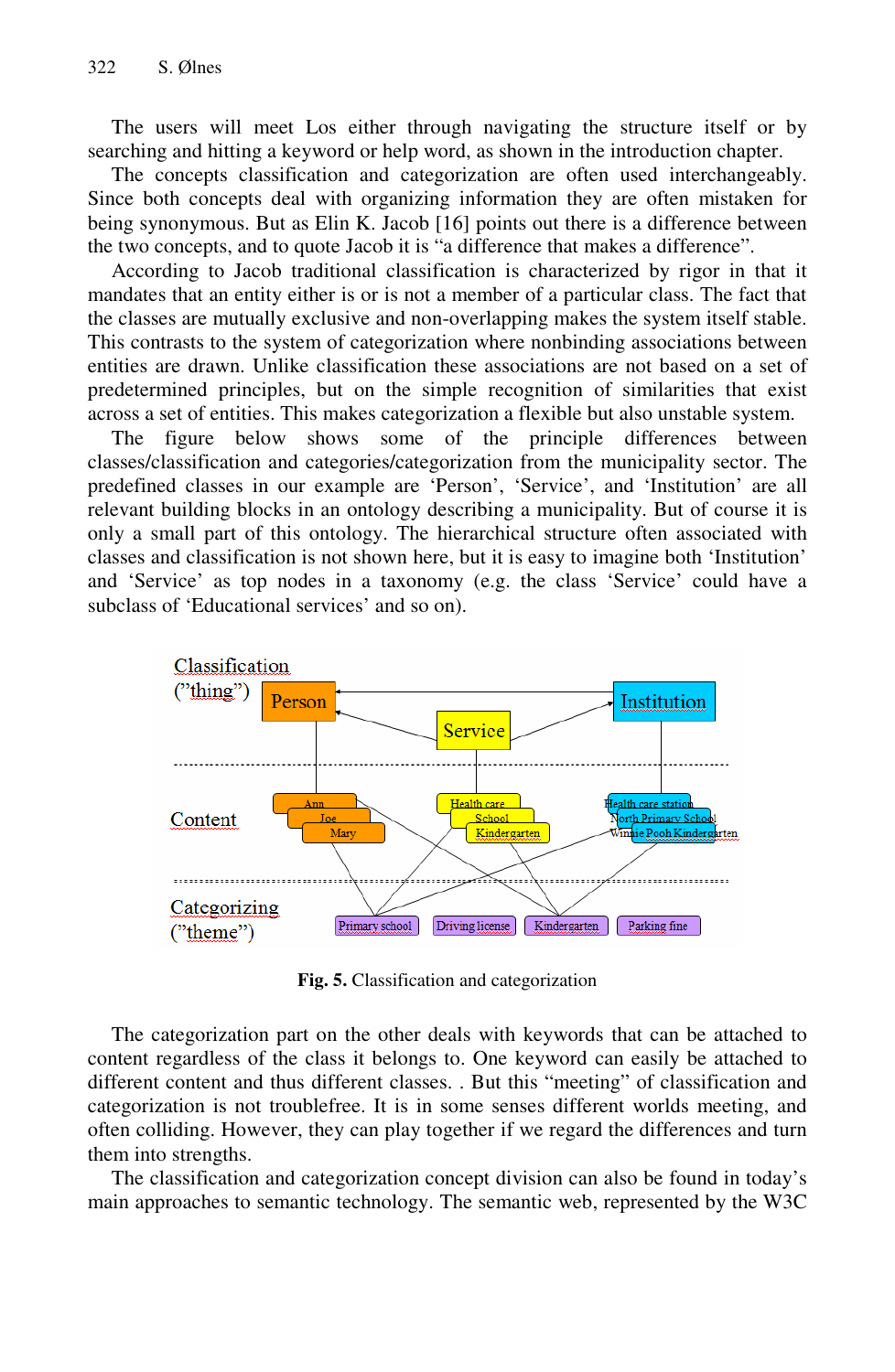standards rdf and owl is tightly coupled with the classification system in classes being the main concept and taxonomy structures denoting subclasses.

The other standard for semantic technology is Topic Maps. Although Topic Maps can be used to model typical classification systems, modelling using this standard normally tends to lean much on the categorization system. The reason for this can be that Topic Maps comes from the domain of library information science while semantic web has its roots in mathematics and logics [17].

Los is about categorization and therefore is only part of the answer to building a complete ontology for a municipality web portal. Los has to be integrated into a richer ontology in order to make the most out of it

#### **4.3 Information Resources, Not Services**

A very important aspect of Los is the underlying semantics and the description of the key concepts. Los does not link to services but to information about services, whether they are electronically available or not. This distinction between *services* and *information that describes services* is very important in order to get a coherent semantic system where definitions of concepts are clear and unambiguous. The problems that can occur with unambiguous definitions were encountered during the test phase when the Los ontology met the ontology for the Bergen municipality web portal. It became clear that the municipality of Bergen, as one of the pilot users of Los, used a different definition of *service* than Los and that caused failures in the information integration process.

The following example can illustrate the difference between a service and a resource describing the service. Kindergarten is a service from the municipality (or a private company). Providing an online application form for kindergarten does not mean that there is an online service for kindergarten. The kindergarten is still the same physical thing, the online application form is not the service. There is considerable confusing and misuse of terms in regard to this. In our daily speaking we understand each other even if we are not very precise, but for a semantic system it is of utmost importance to clarify the terms and use them in a precise way.



**Fig. 6.** The general Los ontology. Notice the distinction between services and information about services. Los is about the latter.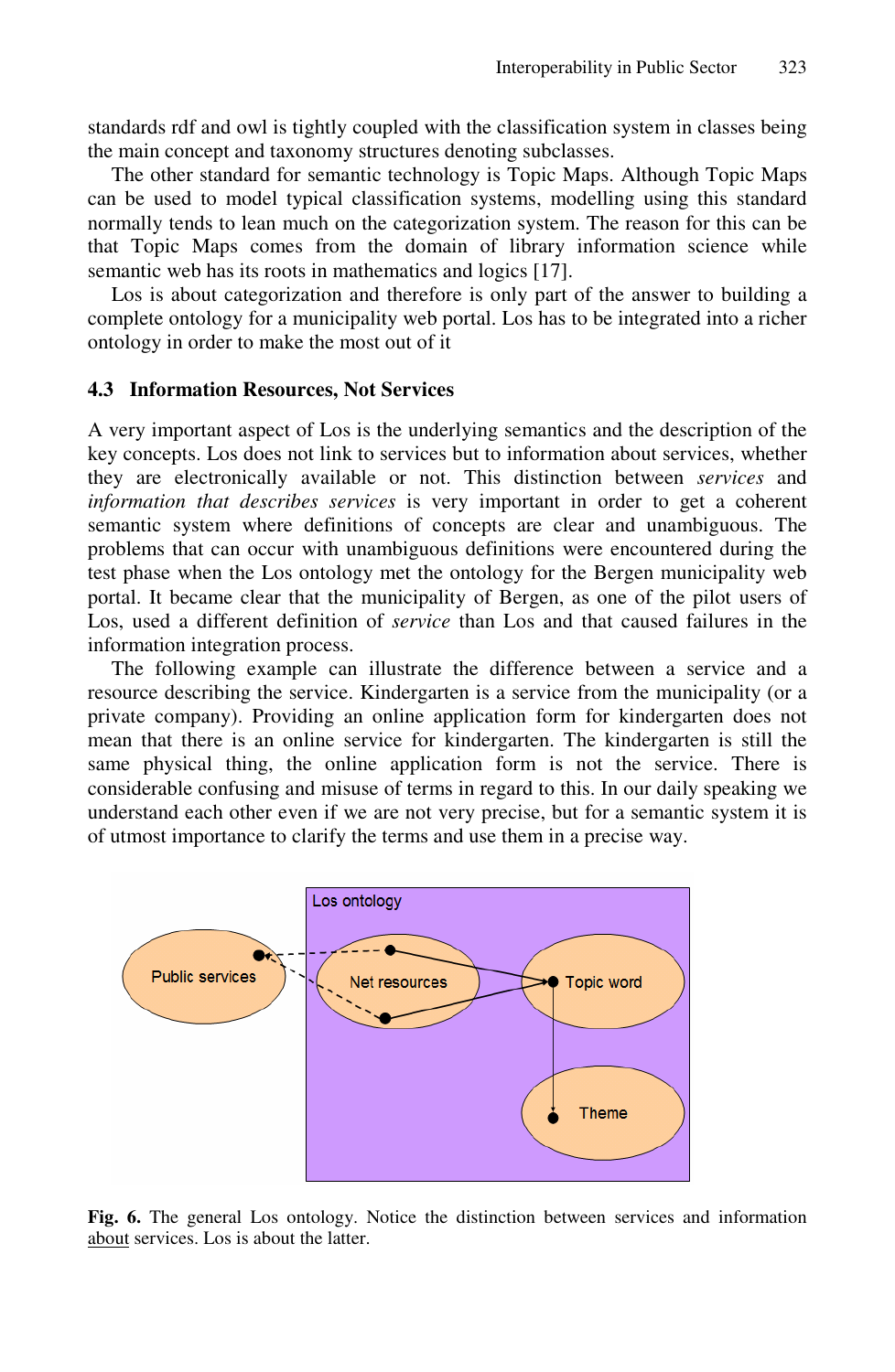#### **4.4 Lightweight Approach to Information Sharing**

As shown in the introduction chapter Los is well suited to improve the information architecture on a public website. But the real value in the system lies in the ability to share information across organizations and across sectors. Los comes with an extensible collection of governmental resources annotated with the Los vocabulary. A subscriber to Los will automatically get access to these resources and can use the structure and vocabulary to adjust it to own information. By annotating one's own information the organization using Los can combine local and central information structured according to the predefined vocabulary. The result is that external links will be automatically linked and updatet and there is no maintenance for the organization.

The vocabulary with the corresponding resources can be fetched from the Los hub by queries following the REST principle [18]. This way the information sharing process is completely open and foreseeable.

A local municipality using Los can share its annotated resources with others using the lightweight publishing protocol Atom [19]. Los resources are described using Qualified Dublin Core [20], but due to the dumbing-down principle the reader of the RSS based Los-information can skip all the DC details it does not understand and just show the known RSS elements.

Locally annotated Los resources are also expected to be expressed in the original document using Qualified Dublin Core. This way also systems not knowing of Los can make use of some of the added metadata. This way Los will also add value to the current intiatives for increased publishing of open data from public sector.

### **5 Conclusions and Further Research**

Common guidelines are necessary to achieve interoperability. The proposed common architectural framework for public sector in Norway states that every (digital) service established should be designed for interoperability [7]. Interoperability is one of seven proposed principles laid down for the architectural framework, with the serviceoriented approach as the overlaying principle.

But the report says little about how to achieve interoperability although it should be mandatory for every new (digital) service to at least discuss the needs and the possibilities. At the same time the challenges of interoperability can seem daunting to most organizations and this can itself delay the necessary development.

In the meantime, waiting for such guidelines, it is important to shed light on good practices like Los. It represents a lightweight approach to interoperability that is valuable as a way to lower the gap between plans and reality in interoperability. The immediate challenge for this and similar solutions, once they are fully implemented, is to open up and harmonise with each other and other initiatives both in public and private sector.

There is a need for a more thorough evaluation of interoperability projects or initiatives to better understand what the main challenges are. It would also be interesting to look at different methodological approaches in the these projects; i.e. a "top-down" or a "bottom-up" approach.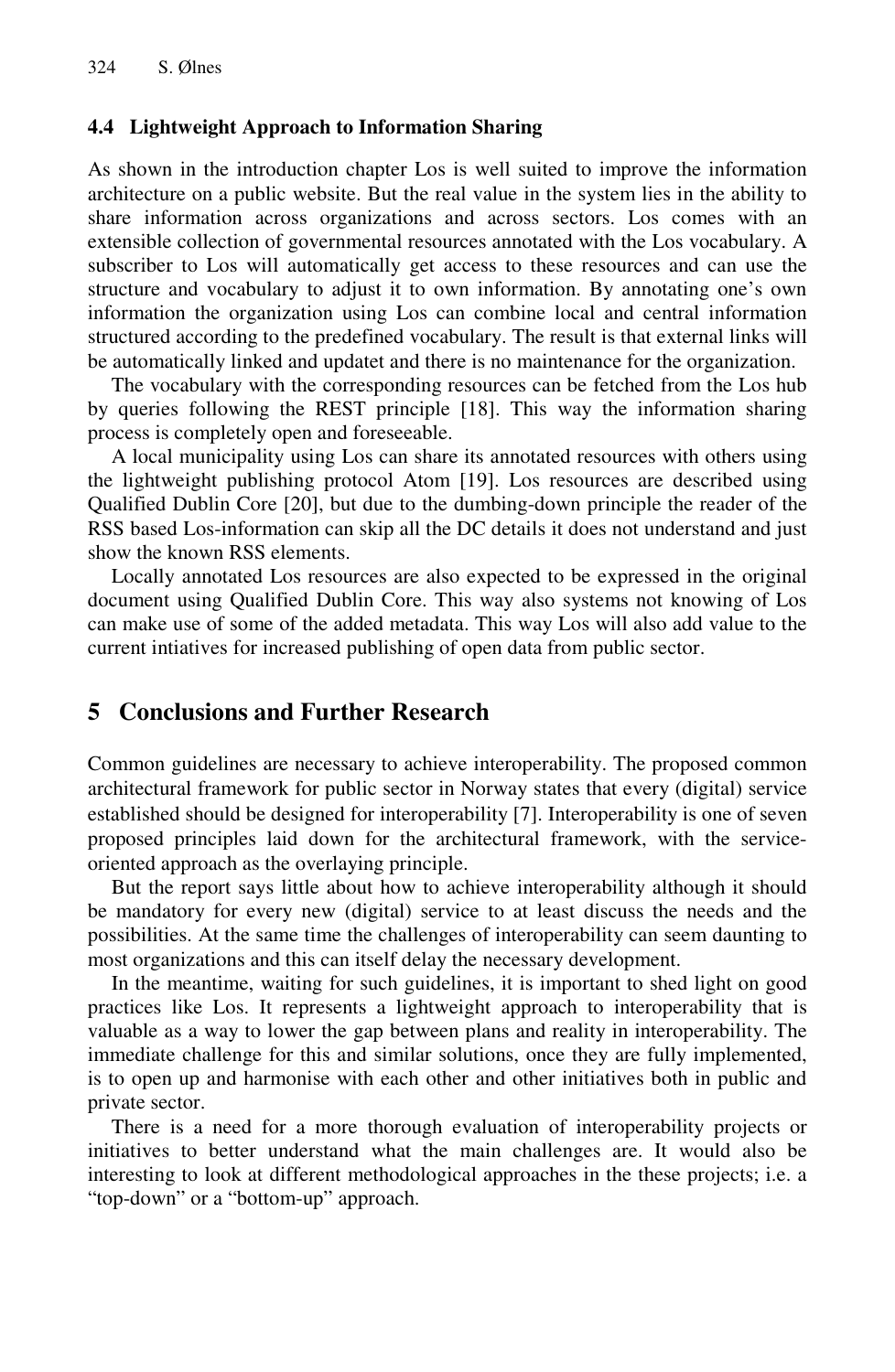Another interesting research issue is how lightweight approaches fit together with the more demanding interoperability initiatives and frameworks.

It would also be interesting to look at the use of Los from a municipality's perspective and whether it has improved user satisfaction and reduced the need for physical contact or telephone or email contact with the municpality's administration.

### **References**

1. IDABC: European Interoperability Framework for Pan-European eGovernment Services v. 1.0, Luxembourg (2004),

http://ec.europa.eu/idabc/servlets/Doc?id=19529

- 2. Verva: Nationellt ramverk för interoperabilitet Stockholm (2008), http://verva.24-timmarswebben.se/upload/ verksamhetsstod/presentation-hearing.pdf
- 3. IDABC: European Interoperability Framework for Pan-European eGovernment Services, v. 2.0 draft, Luxembourg (2008), http://ec.europa.eu/idabc/servlets/Doc?id=31597
- 4. Scholl, H.J.: Interoperability in E-Government: More than Just Smart Middleware. In: Proceedings of the 38th Annual Hawaii International Conference on System Sciences (HICSS'05), HICSS - Track 5, vol. 5, p. 123 (2005)
- 5. Harris, S., Gibbons, J., Davies, J., Tsui, A., Crichton, C.: Semantic Technologies in Electronic Government. In: Janowski, T., Pardo, T. (eds.) ICEGOV 2008, Cairo, December 2008, pp. 45–51. ACM Press, New York (2008)
- 6. OASIS: Reference Model for Service Oriented Architecture (2006), http://docs.oasis-open.org/soa-rm/v1.0/soa-rm.pdf
- 7. Ministry of Government Administration, Reform and Church Affairs: Felles IKTarkitektur i offentlig sektor. Oslo (2007), http://www.regjeringen.no/upload/FAD/Vedlegg/

IKT-politikk/Felles\_IKT\_arkitektur\_off\_sektor.pdf

- 8. David, P.A., Greenstein, S.: The Economics of Compatibility Standards: An Introduction to Recent Research. Economics of Innovation and New Technology 1(½) (1990)
- 9. Daconta, M.C., Orst, L.J., Smith, K.T.: The Semantic Web A Guide to the Future of XML, Web Services, and Knowledge Management. Wiley Publishing, Inc., Indianapolis (2003)
- 10. W3C: RDF Specification Development (2004), http://www.w3.org/RDF/#specs
- 11. W3C: OWL Specification Development (2004), http://www.w3.org/2004/OWL/#specs
- 12. ISO: Topic Maps. ISO 13250:2003 (2003), http://www.iso.org/iso/iso\_catalogue/catalogue\_tc/ catalogue\_detail.htm?csnumber=38068
- 13. Codagnone, C., Wimmer, M.A. (eds.): Roadmapping eGovernment Research: Visions and Measurestowards Innovative Governments in 2020. Guerinoni Marco (2007) ISBN 978- 88-95549-00-2
- 14. ISO: ISO 2788:1986: Guidelines for the establishment and development of monolingual thesauri (1986),

http://www.iso.org/iso/iso\_catalogue/catalogue\_tc/ catalogue\_detail.htm?csnumber=7776